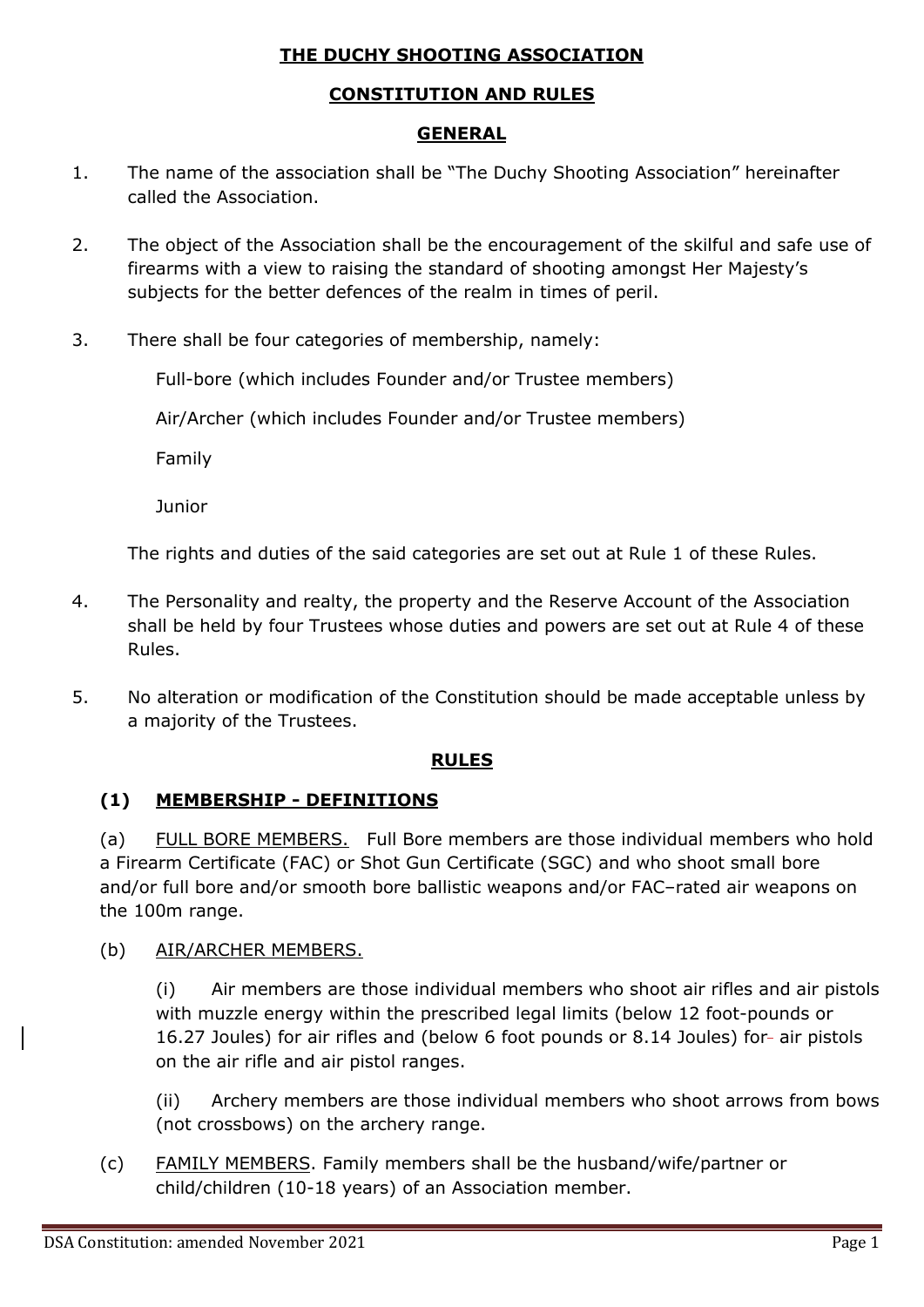- (d) JUNIOR MEMBERS. Junior Members shall be any persons under the age of 18 and over the age of 10 years and elected by the Range Committee, but who shall always be accompanied and supervised by a person over 18 years of age.
- (e) PROBATIONARY MEMBERS. All the above categories of membership may have Probationary members in them. These individuals are not yet Full members in their respective category, and are to be identified by a white membership card bearing the word 'PROBATIONER'. These Rules and the Range Orders of this Association as they apply in each discipline/category of membership shall apply also to Probationary members as if they were Full members.

## **(2) SPONSORSHIP**

In the case of family members, the member seeking to introduce family members shall be held responsible as sponsor for their behaviour while members of the Association, that is as long as the said family membership continues.

## **(3) THE ASSOCIATION COMMITTEE**

- (a) The Association Committee shall consist of at least three of the four Trustees, who shall solely be responsible for all decisions relating to the grounds and premises as defined in the lease. The Association Committee may be assisted by 2 Full-bore/Air members co-opted by the Association Committee.
- (b) The Reserve Account will be administered by the Association Committee.
- (c) The Association Committee shall meet twelve monthly in any event and whenever called to do so.
- (d) The quorum for the Association Committee shall be 3. Voting shall be decided by a simple majority.

## **(4) THE TRUSTEES.**

- (a) Four persons shall initially be appointed by the Association Committee as Trustees of the Association. They shall be, *ipso facto* by means of their position of Trustees, members of all committees and shall have the duty of holding and conserving the Association realty and personality. On the death or resignation of any one Trustee, the remaining Trustees shall be responsible for appointing a new Trustee in their place. Should the remaining Trustees fail for a period of six calendar months to so appoint, the Range Committee may make the said appointment in their place.
- (b) The Trustees shall not be responsible for the day-to-day financial transactions of the Association, which shall be the duty of the Range Committee. In the case of the Association becoming insolvent they shall have first call on the funds held in the Reserve account, and they shall bear no more responsibility than that of any other Association member unless that said insolvency is caused by their failure to conserve the Reserve account.

# **(5) RANGE COMMITTEE**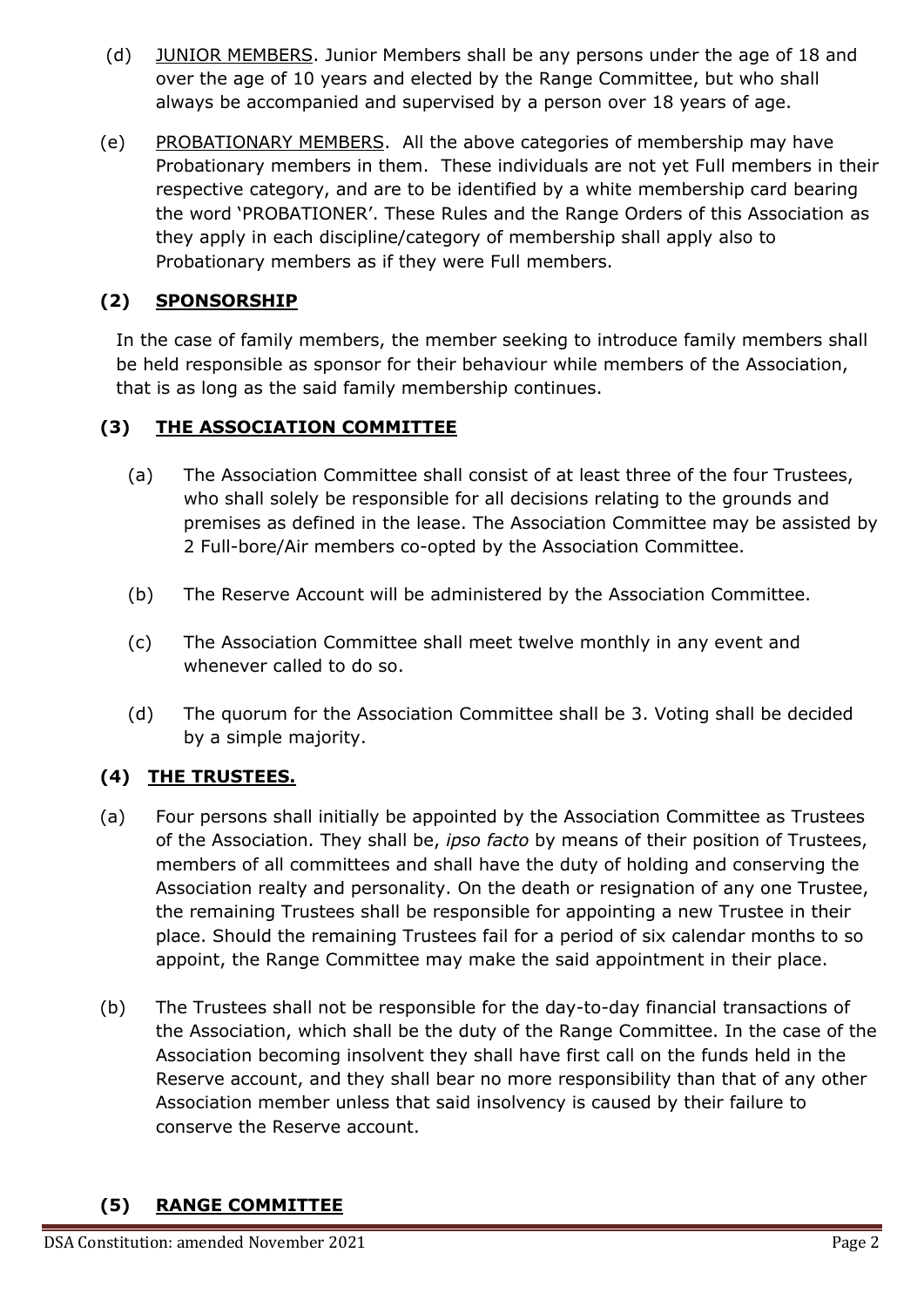- (a) The Range Committee shall consist of Chair, Secretary and Treasurer, together with such other officer positions as are deemed necessary to run and administer the day to day functions of the Association Full-bore/Air members.
- (b) The Range Committee Chair, Secretary and Treasurer shall be elected by the Full Bore/Air members at an appropriate meeting (AGM/EGM)
- (c) Full Bore and Air members of the Range Committee shall be any paid-up Full Bore or Air member(s) elected to, or co-opted as such by, the Range Committee.
- (d) The Range Manager will be appointed by the Trustees in consultation with the Range Committee. (The Range Committee Chair and Range Manager may not always be one and the same person.)
- (e) The Range Committee shall meet monthly or whenever called to do so by the Chair.
- (f) Minutes of such meetings shall be taken by the Committee Secretary and shall be open to inspection by any members of the Association on 7 days' notice to the said Secretary.
- (g) The quorum for the Range Committee shall be 5 which shall include the Secretary, Treasurer or committee members appointed by these officials to act in their place.
- (h) Voting shall be decided by a simple majority and the Chair shall not vote however in the case of deadlock the Chair shall have a casting vote.
- (i) The funds of the Association, including all donations, contributions and bequests, shall be paid into an account operated by the Range Committee in the name of the Association at such bank or building society as the Range Committee shall from time to time decide. The Association may operate more than one bank account. All cheques drawn on the Association's bank account must be signed by *two* members of the Range Committee.
- (j) The funds belonging to the Association shall be applied only in furthering the objectives of the Association.

## **(6) SUBSCRIPTIONS**

- (a) Subscriptions shall be payable on the last day of March each year. On the elapse of 28 days of the said date, any member whose subscription is then unpaid shall forfeit the benefit of membership.
- (b) (i) Such membership may be resumed on the payment of a re-joining fee of  $E25$ within six calendar months, together with any unpaid subscription.

(ii) After the elapse of six calendar months without payment the said membership shall lapse entirely and the ex-member concerned shall be required to undergo the normal admission procedures of the Association set out in 'Rules of Membership' at paragraph 7 below and paragraph 2 above.

(c) The subscription rates shall be those set by the Range Committee and ratified at a suitable meeting (AGM/EGM)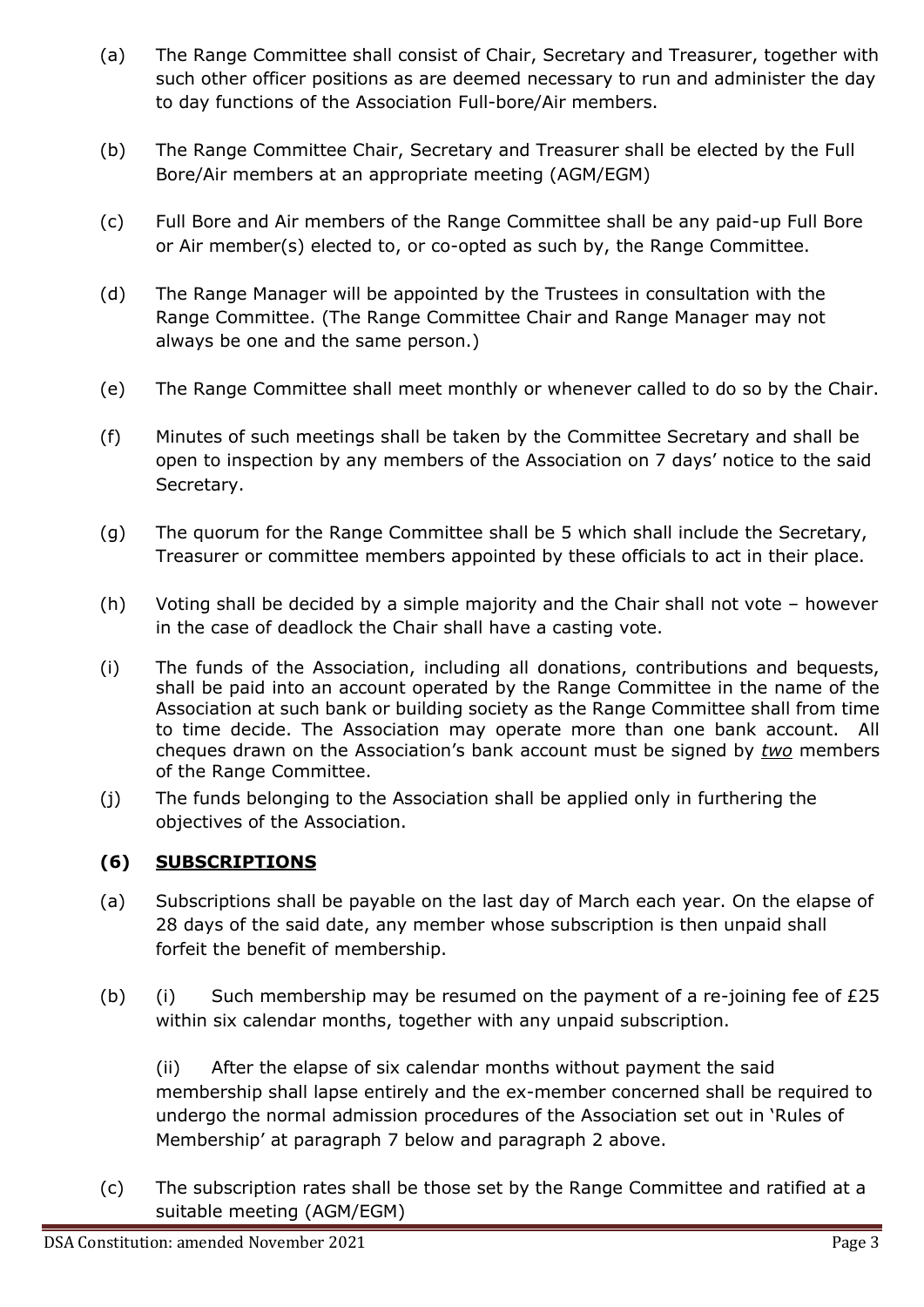### **(7) RULES OF MEMBERSHIP**

- (a) Persons who wish to become Full Bore club members shall serve **a minimum** three month probationary period before becoming eligible for admission. They must also satisfactorily complete and pass the final tests of the Association's Safe Shooter Scheme, which runs concurrent to the minimum 3 months probation. Full-Bore members must either be holders of (or if not, must actively participate as probationary members in training towards holding) a Firearm Certificate (FAC) issued by their local firearms licensing authority.
- (b) Persons who wish to become Air/Archer members shall serve **a minimum** three month probationary period before becoming eligible for admission. They must also be assessed against and pass the final test of the Association's Safe Shooter Scheme (Air) or (Archery), which runs concurrent to the minimum 3 months probation.
- (c) In the case of a prospective member's non-election, repayment of subscription prorata may be made at the discretion of the Range Committee without prejudice.
- (d) In accordance with Home Office rules, a Full Bore member must attend the Association range a minimum of three times in one year in order to justify holding a FAC which is conditioned for use only at the Association range at Zelah. Members who fail to satisfy this requirement will be reported in the Association's mandatory non-compliance report to Devon and Cornwall Police at the end of each calendar year.
- (e) Additionally, Full Bore members must attend the Association range to shoot on a minimum of six occasions during one year whether or not their FAC is conditioned for use only on the Association range at Zelah, or is an open certificate. (The three occasions required under subparagraph (d) above count towards the six shooting attendances required under this paragraph.)
- (f) The Range Committee shall have the absolute right to reject any application for membership without giving reasons and shall likewise have the right to terminate the membership of any member whose conduct they consider to be prejudicial to the well-being of the Association as set out in paragraph 8 below.
- (g) Such termination but not rejection of an application for membership shall be subject to appeal by the member concerned.
- (h) Such appeals as are permitted under subparagraph  $7(q)$  above shall be heard by an Appeal Panel comprising two Trustees of the Association, together with a member of the Range Committee. No members of the Appeal Panel will have been party to the original complaint investigation and hearing taken under Rules 8 or 11. The Panel shall elect one member as Chair at the start of the appeal hearing, and in the case of deadlock the Chair shall have a casting vote. The panel will consider any allegation of failure of process with the original hearing; consider any additional evidence and why it was not submitted to the original hearing, and any other relevant matters the appellant may wish to raise. It will not, however, be a rehearing of the entire allegation or complaint. Any appellant must bear in mind the need to present all relevant evidence together with any mitigating circumstance for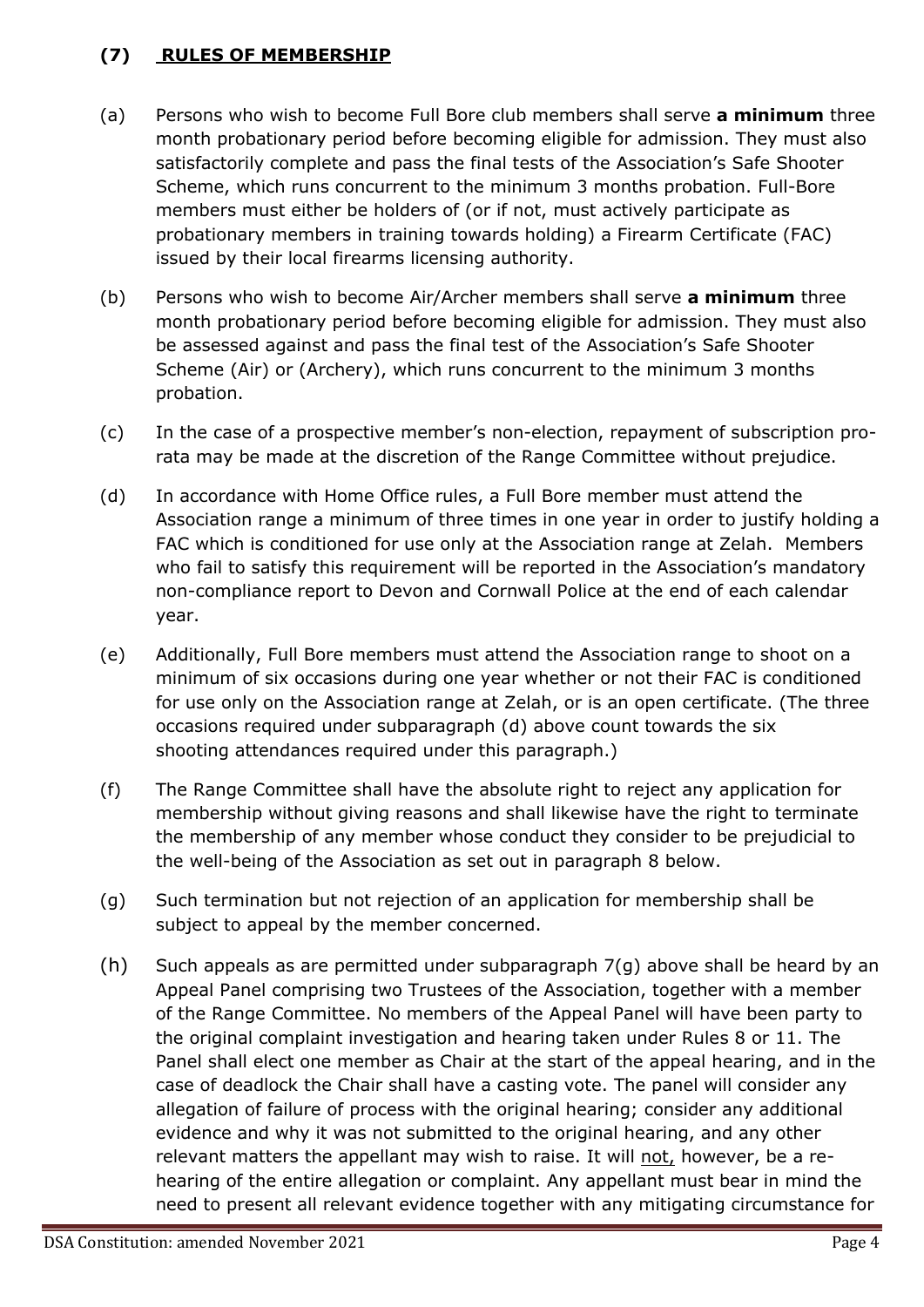consideration at the investigatory hearing stage. The decision of the Appeal Panel will be final.

### **(8) CONDUCT PREJUDICIAL TO THE WELL-BEING OF THE ASSOCIATION MAY BE DEEMED TO INCLUDE:**

- (a) Conduct on Association premises which causes distress or aggravation to other members or guests, including abusive language and/or unruly behaviour.
- (b) Conduct leading to a breach of any Association rule and most particularly any breach of safety and/or Range Orders of the Association.
- (c) Conduct as outlined in sub-paragraph 8(a) and/or 8(b) but elsewhere than on Association premises, where the individual is representing the Association in any capacity, and which brings the good name and reputation of the Association into disrepute.
- (d) The above examples are not considered exhaustive and each incident will be judged on the circumstances pertaining at the time.

### **(9) MEMBERS MEETINGS**.

There are to be two categories of member's meetings:

- (a) The Annual General Meeting (AGM) shall be held on a suitable date each year. Every member shall receive notice of this meeting by email or post at least 14 days before the date on which it is held. Enclosed with the said notice shall be:
	- (i) The minutes of the previous AGM
	- (ii) The Range Committee accounts
	- (iii) An agenda for the meeting
- (b) Extraordinary General Meetings may be held on 28 days' notice and either:
	- (i) By order of the Range Committee
	- (ii) On request to be made to the Range Committee Secretary of at least 20% of the Full Bore/Air Association membership or 50 members whichever is less. Notice of such meeting shall be given to each member together with an agenda 28 days before each meeting. In the case of any proposition to be made at either of the above meetings a full draft of the said proposition must be included in the agenda, together with a short statement by the proposer as to the reason for the proposition made.
- (c) In the case of Extraordinary General Meetings (EGM), any member who wishes to oppose any proposition made may require the Range Committee Secretary to send out a short statement to all members at their expense.
- (d) There shall be a quorum when at least 25% of the number of Full Bore/Air members of the Association for the time being or 20 members of the Association, whichever is less, are present at any general meeting.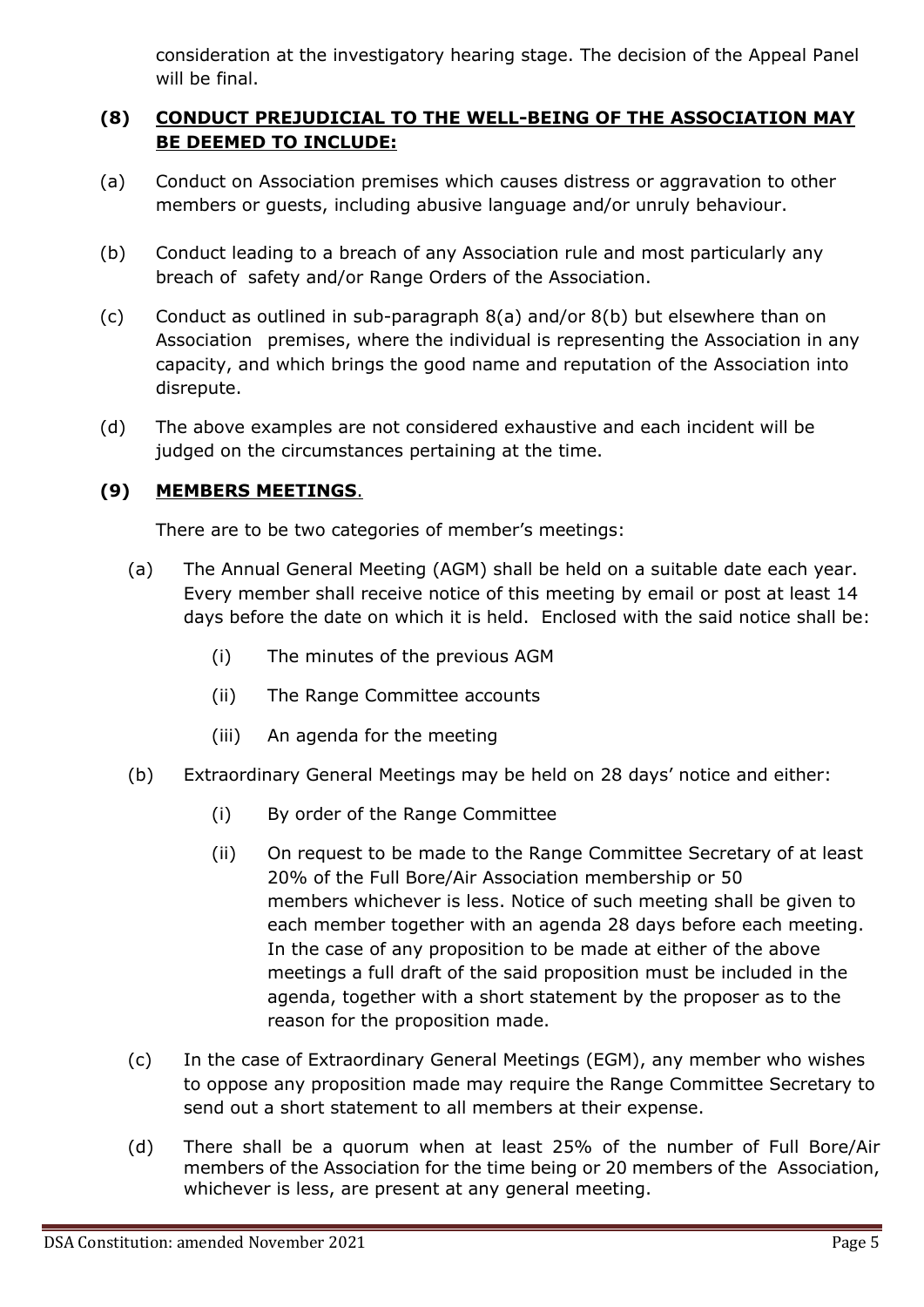- (e) If after 30 minutes from the time stated for the commencement of the meeting there are still insufficient members present to form a quorum, the meeting shall be adjourned to another time and place. The adjourned meeting shall take place within 42 days of the date of the original meeting, or as soon after as is practicable.
- (f) If at the adjourned meeting there are insufficient members present to form a quorum, the meeting will proceed after a delay of 30 minutes unless sufficient members are present before that time to form a quorum.
- (g) No proxy votes shall be allowed members must attend and vote in person.

### **(10) VOTING AT GENERAL MEETINGS**

Voting shall be by a show of hands and the decision taken by way of a simple majority. The Chair of the meeting shall not vote but shall in the case of deadlock have a casting vote.

### **(11) COMPLAINTS**

Any member wishing to make a complaint shall make it to the Range Committee at a regular meeting on 21 days' notice to the Range Committee Secretary.

#### **(12) GUESTS**

Members may bring guests to shoot on the following conditions:

- (a) The guest does not attend more than 4 times in any one year.
- (b) The member vouches for and is responsible for the behaviour of their guest
- (c) The guest if they bring their own weapon produces a suitable authority to certify possession and use of it.
- (d) All non-FAC holding guest attendances are subject to Home Office rules regarding 7 days prior notice to the Range Manager.
- (e) All non-FAC holding guests may shoot only on the nominated 'guest day' the third Sunday in each month.

#### **(13) ASSOCIATION RULES AND RANGE ORDERS**

All members shall obey these Rules, the Association Range Orders and the verbal orders of the duty Range Officers and other Association officials without delay or question. Breach of this rule shall be grounds for immediate expulsion of the member concerned.

### **(14) USE OF RANGE BY OTHER CLUBS**